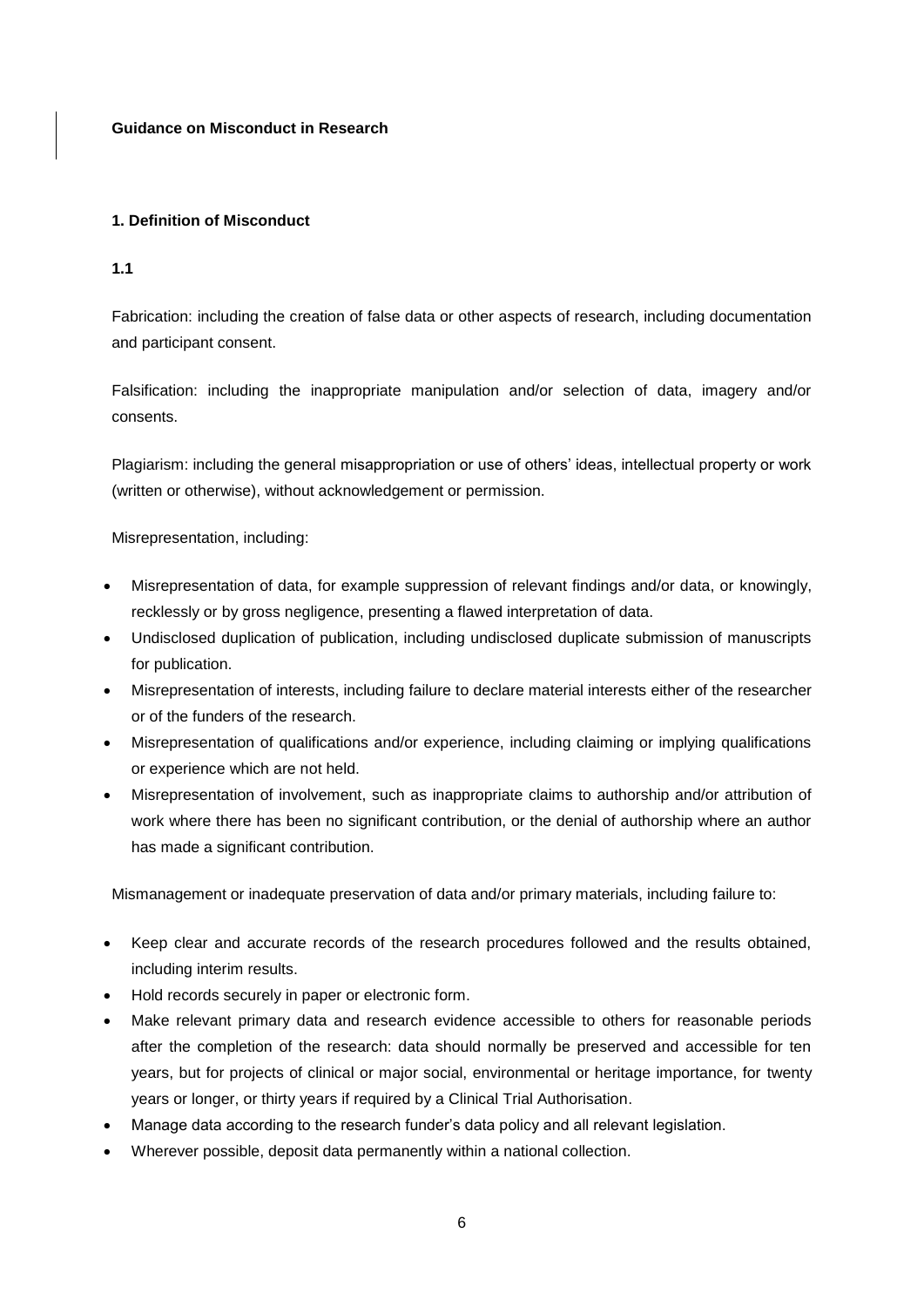Responsibility for proper management and preservation of data and primary materials is shared between the researcher and the research organisation.

Breach of duty of care, which involves deliberately, recklessly or by gross negligence:

- Disclosing improperly the identity of individuals or groups involved in research without their consent, or other breach of confidentiality.
- Placing any of those involved in research at risk of physical or psychological harm, whether as participants or associated individuals, without their prior consent, and without appropriate safeguards even with consent; this includes reputational danger where that can be anticipated.
- Not taking all reasonable care to ensure that the risks and dangers, the broad objectives and the sponsors of the research are known to participants or their legal representatives, to ensure appropriate informed consent is obtained properly, explicitly and transparently.
- Not observing legal and reasonable ethical requirements or obligations of care for animal subjects, human organs or tissue used in research, or for the protection of the environment.
- Improper conduct in peer review of research proposals or results (including manuscripts submitted for publication); this includes failure to disclose conflicts of interest; inadequate disclosure of clearly limited competence; misappropriation of the content of material; and breach of confidentiality or abuse of material provided in confidence for peer review purposes.

**1.2** Misconduct in research can include acts of omission as well as acts of commission. Research misconduct does not include genuine errors which are not due to negligence, or honest differences in interpretation or judgement in evaluating research methods or results.

Research misconduct does not include misconduct unrelated to research processes, which will be managed by the University under the Disciplinary Procedure. Similarly, [fraud or other misuse of](http://www.exeter.ac.uk/finance/policies/fraud/)  [research funds](http://www.exeter.ac.uk/finance/policies/fraud/) or research equipment may additionally be managed in accordance with any specific provisions within the Fraud Policy.

## **2. Reporting concerns**

**2.1** All researchers to whom the University of Exeter Code of Good Practice in the Conduct of Research applies, and any other member of University staff or student, should report any incident of misconduct, by staff, students or other researchers, whether witnessed or suspected.

Members of the public are also able to report any incident of misconduct, whether witnessed or suspected. The University will ensure that, at all times, a single point of contact is provided on the University's website and logged with the UK Research Integrity Office. Allegations made to the single point of contact will be reported to the relevant College or Deputy Vice-Chancellor for Research and Impact as appropriate and logged with the relevant HR Business Partner.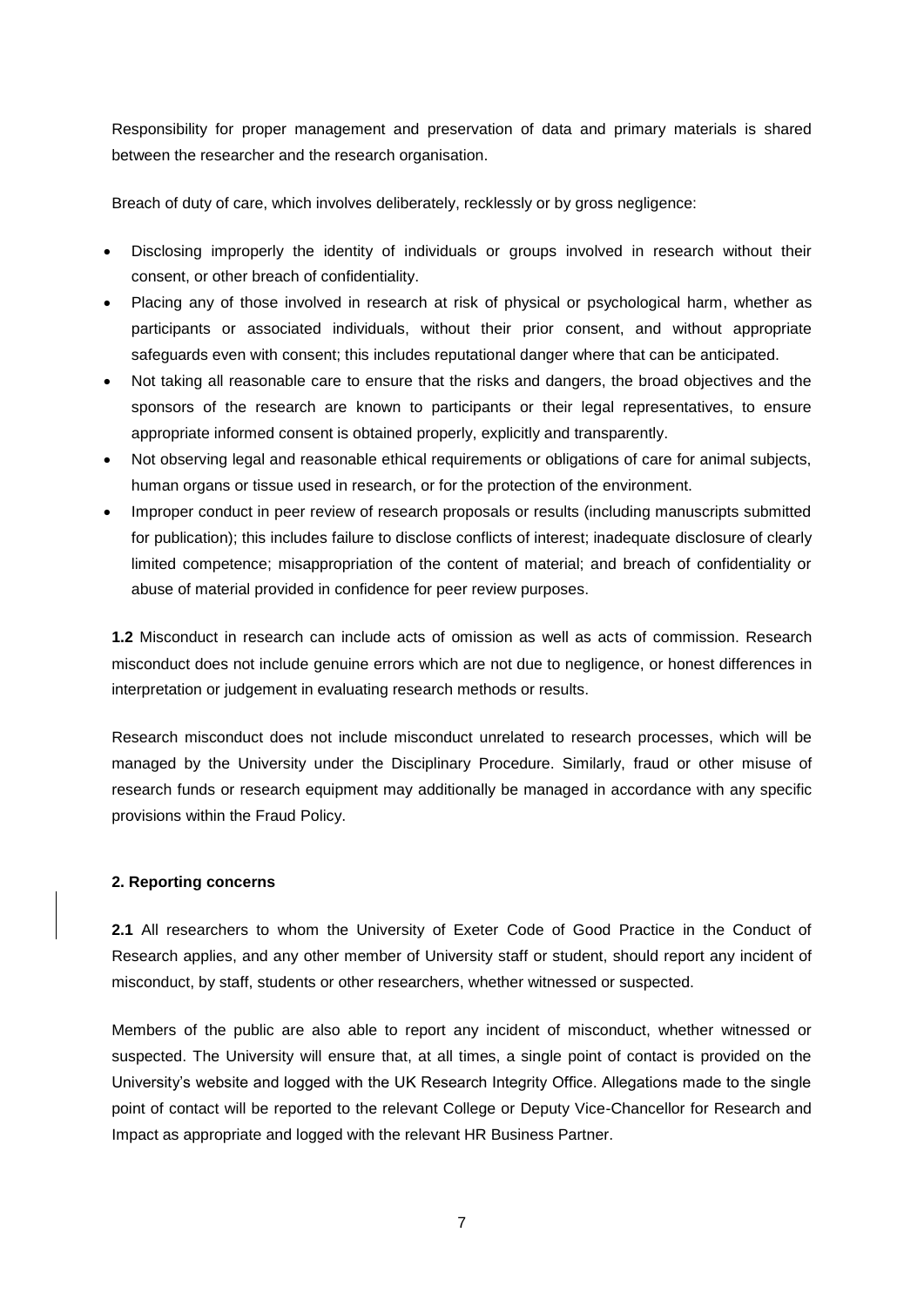Researchers are encouraged to raise concerns about suspected research misconduct in confidence with their Head of Discipline or Associate Dean for Research or College Pro Vice-chancellor who will advise on the appropriate action to take. Concerns which involve the Associate Dean for Research or College Pro Vice-chancellor should be raised with the Deputy Vice-Chancellor for Research and Impact.

**2.2** Allegations should normally be made in writing, accompanied by any available supporting evidence.

**2.3** The identity of the person who has drawn the University's attention to potential research misconduct will not be disclosed to the subject of the allegation except where this is necessary to facilitate the University's investigation or necessary for the purposes of natural justice or otherwise as required by law.

**2.4** In accordance with the University's policy and procedure on [Public Interest Disclosure,](http://www.exeter.ac.uk/staff/employment/codesofconduct/publicinterest/) individuals who raise concerns in good faith will not be penalised or disadvantaged for doing so.

**2.5** If an investigation or subsequent disciplinary hearing considers that the allegation may have been frivolous, vexatious, malicious in nature or otherwise made in bad faith, these concerns should be referred to the Director of Human Resources to consider whether disciplinary action should be taken against the individual making the allegation.

### **3. Investigation of suspected research misconduct**

**3.1** The University has a responsibility to investigate allegations of research misconduct fully and expeditiously. It also has a responsibility to protect researchers from frivolous, vexatious or malicious allegations.

**3.2** The University will endeavour to undertake and complete any investigation promptly and without undue delay and expects the researcher against whom the allegation is made to co-operate to achieve that aim, including co-operating in any investigation meetings they are asked to attend.

**3.3** The University is committed to cooperating in or undertaking joint investigations with other institutions where a case of alleged misconduct spans multiple institutions.

**3.4** Where an allegation is made, the College Pro Vice-chancellor will ask an appropriate senior member of staff in the College (e.g. Associate Dean for Research or Head of Department) to undertake a preliminary assessment to enable a decision to be made on whether the concern or allegation contains such sufficient evidence to be taken forward to a formal investigation. The College Pro Vice-chancellor will also report the allegation to the appropriate HR Business Partner for inclusion in the central record. The HRBP will inform the Research Ethics & Governance Manager that an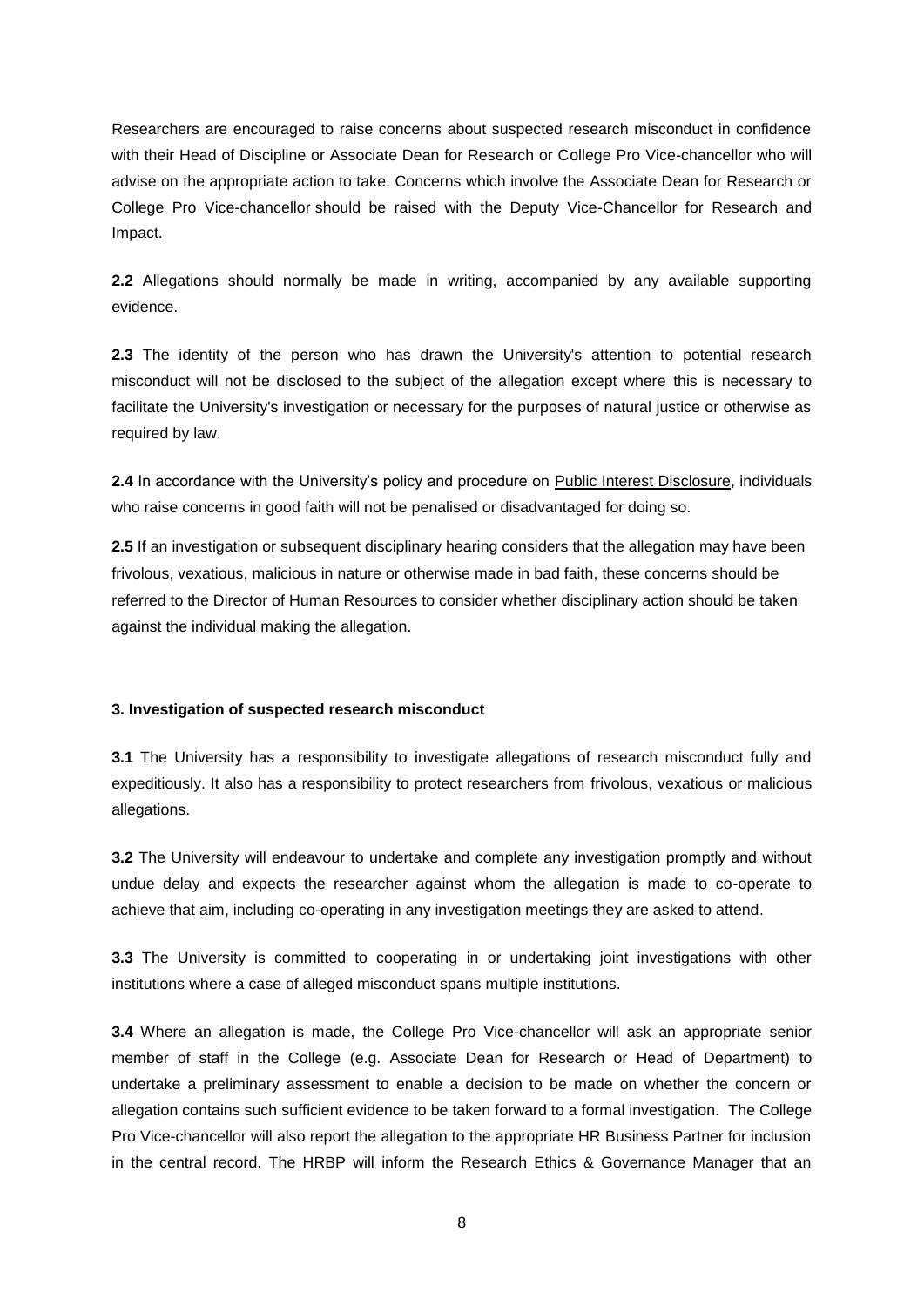allegation has been received. The Research Ethics & Governance Manager can provide advice and support for Colleges and HR as required and will ensure that the requirements for reporting are met (see section 8). A report of the preliminary findings should be made to the College Pro Vicechancellor. If the relevant College Pro Vice-chancellor is involved in the allegation or there is a potential conflict of interest, the Pro Vice-chancellor of another College will receive the report of preliminary findings.

**3.5** The College Pro Vice-chancellor will discuss reported concerns and allegations of research misconduct with the Deputy Vice-Chancellor for Research and Impact and the Director of Human Resources (or their appointed delegates) to consider whether a formal investigation under the University's Discipline Procedure is necessary.

For members of staff, the staff disciplinary procedure will apply: [http://www.exeter.ac.uk/media/universityofexeter/humanresources/documents/grievancedisciplinaryan](http://www.exeter.ac.uk/media/universityofexeter/humanresources/documents/grievancedisciplinaryandotherdismissalprocedures/disciplinary_procedure.pdf) [dotherdismissalprocedures/disciplinary\\_procedure.pdf](http://www.exeter.ac.uk/media/universityofexeter/humanresources/documents/grievancedisciplinaryandotherdismissalprocedures/disciplinary_procedure.pdf)

Where the allegation of research misconduct is about someone funded by, or engaged with, RCUK (including acting as a supervisor for an RCUK postgraduate student or engaged with peer review activities), even if it is not about work connected with a grant from a UK Research Council, the panel undertaking the formal investigation must include external representation. RCUK may wish to seek observer status on formal investigations.

**3.6** For students, the relevant Faculty procedures will be followed. In the case of a researcher who is both a member of staff and a student, the University will make a decision on which is the appropriate procedure to follow, taking account of the circumstances of the case and, in particular, whether research is a paramount part of the individual's employment.

**3.7** For other researchers, such as those with honorary appointments, the College Pro Vicechancellor will make a decision on what action should follow an investigation and this may lead to the researcher's arrangement with the University being terminated.

#### **4. Notification to other parties during an investigation**

**4.1** Where this is required by the terms of the funding or other contractual arrangement, the Director of Research Services will notify the funding/sponsor body that the researcher is under investigation. The University will advise the researcher of this action.

It is a requirement of RCUK that, where an allegation of research misconduct is about someone funded by, or engaged with, RCUK (including acting as a supervisor for an RCUK postgraduate student or engaged with peer review activities), even if it is about work not connected with a grant from a UK Research Council, the case should be reported by the Director of Research Services to the relevant Council at the stage that it is decided to undertake a preliminary assessment (see paragraph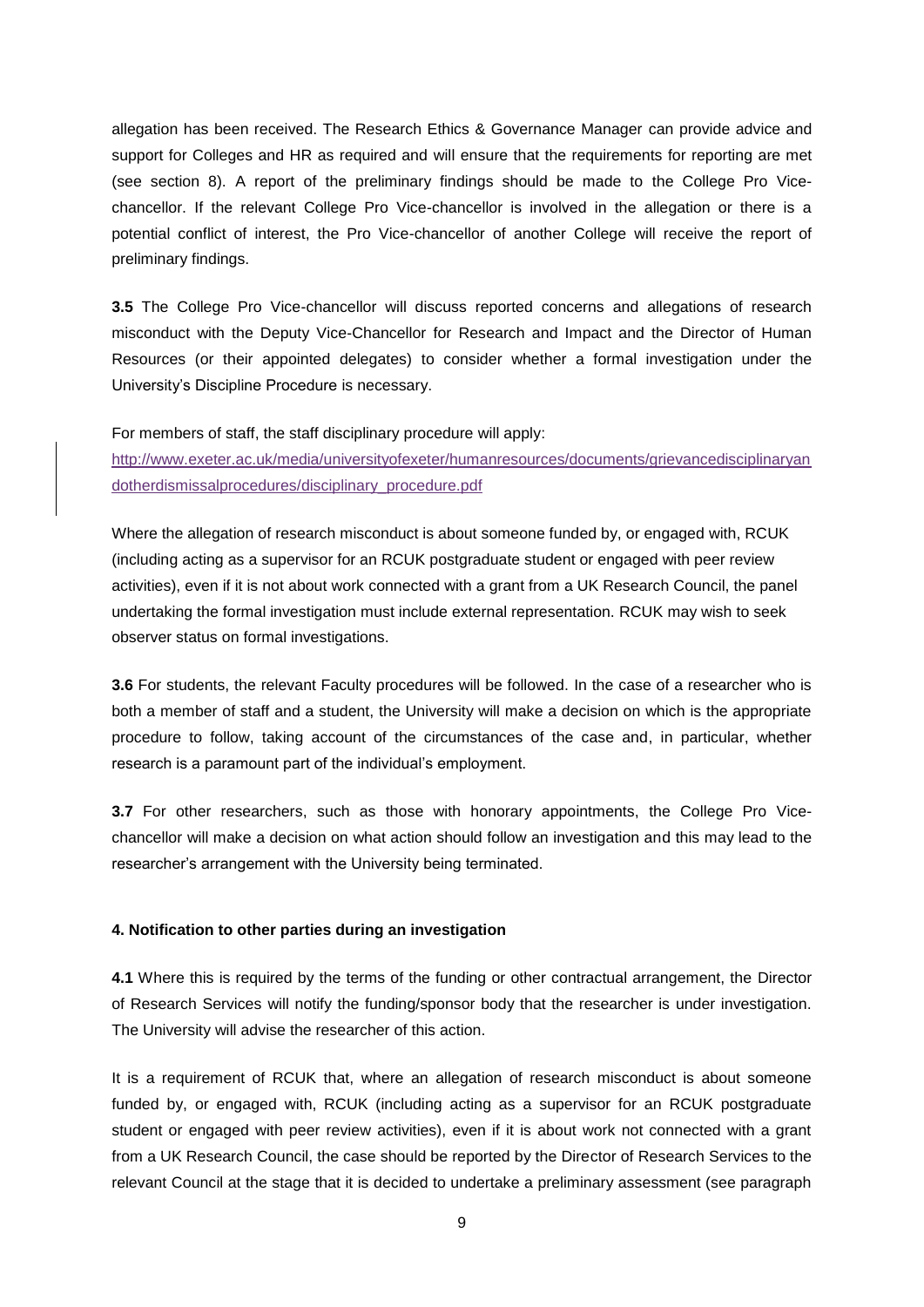3.4). The Director of Research Services will also notify the relevant Council when the outcome of the preliminary assessment is known (e.g. whether the allegation is dismissed or taken through to a formal investigation – see paragraph 3.5) and when the outcome of the formal investigation is known (e.g. whether the case is dismissed or a disciplinary hearing is arranged).

**4.2** In cases of suspension under the disciplinary procedure, it may also be necessary, under the terms of the funding or other contractual arrangement, for the University to notify the funding/sponsor body that the researcher has been suspended. The University will advise the researcher of this action.

**4.3** If the researcher leaves the University before the completion of any investigation/disciplinary process, the case should be referred to the Deputy Vice-Chancellor for Research and Impact and the Director of Human Resources to consider whether it is appropriate to advise the individual that, subject to data protection, duty of confidentiality and duty of care standards, the details of the outstanding case may be passed to any future (or prospective) employer or bona fide enquirer about their career at the University, and may also be passed to any appropriate regulatory or professional supervisory body.

In appropriate circumstances, the individual may be offered the opportunity to see the investigation or disciplinary process through to its conclusion.

#### **5. Dismissal of allegations**

**5.1** If the allegations are dismissed at any stage, a clear statement should be made to the researcher, to the person who has drawn the University's attention to the potential research misconduct, and to any individuals/bodies who have been informed of the allegations or are otherwise aware, and who have a legitimate interest in the outcome such as the funding body.

**5.2** Where an allegation is dismissed without a formal investigation (following a preliminary assessment – see paragraph 3.4), the person who has drawn the University's attention to the potential research misconduct should be given the opportunity for response if they believe that they have been misunderstood or key evidence overlooked.

#### **6. Notification to other parties following a disciplinary hearing**

**6.1** If a disciplinary hearing finds that research misconduct has occurred, in addition to the sanction issued, the matter will be referred to the Deputy Vice-Chancellor for Research and Impact to consider whether it is appropriate to notify the funding/sponsor body and, if the researcher is subject to the regulation of a professional body (e.g. the General Medical Council), that professional body of the finding. The University will advise the researcher of this action.